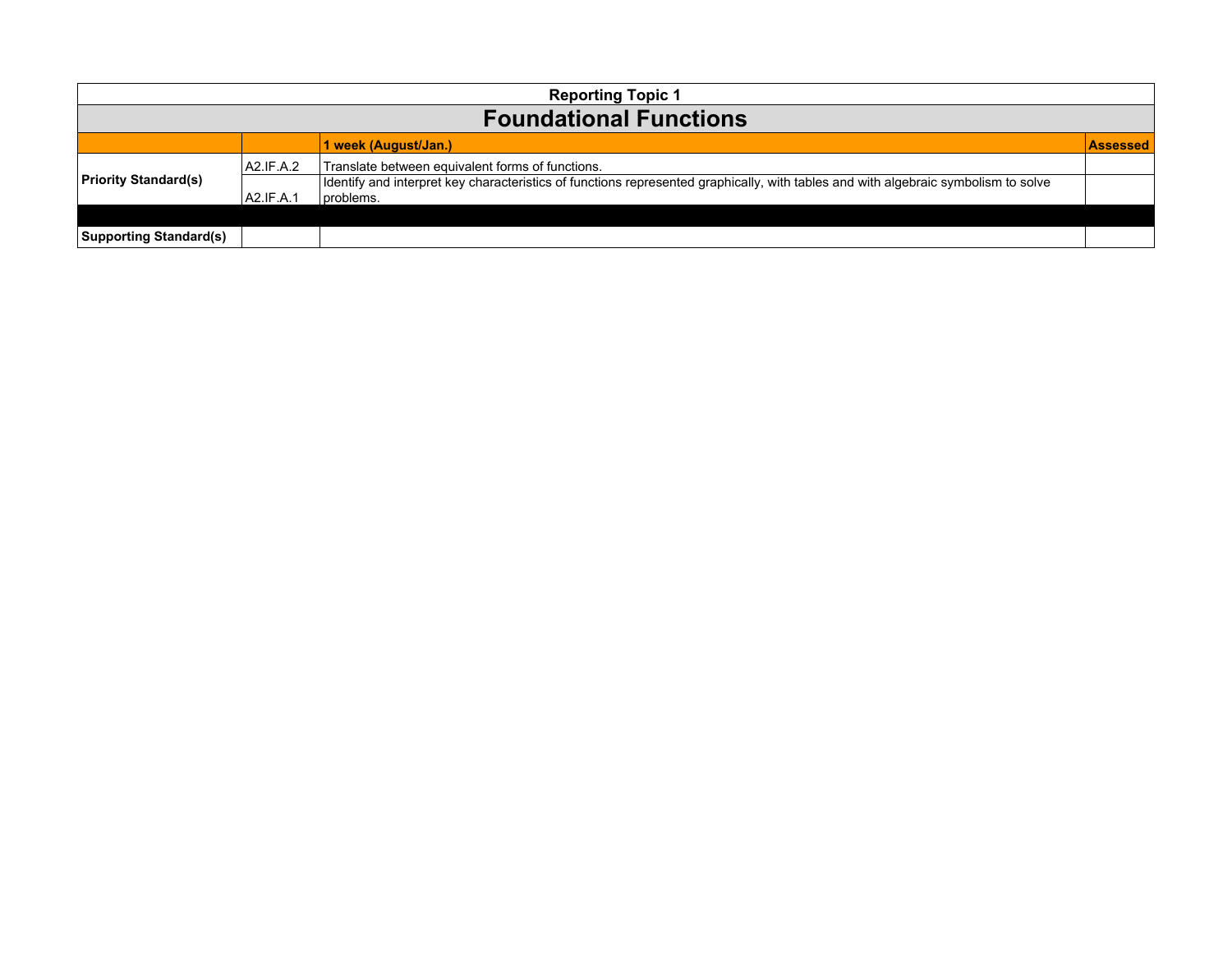| <b>Reporting Topic 2</b>                      |                      |                                                                                                                                                                                                                                                                                                                    |                 |
|-----------------------------------------------|----------------------|--------------------------------------------------------------------------------------------------------------------------------------------------------------------------------------------------------------------------------------------------------------------------------------------------------------------|-----------------|
| <b>Factor &amp; Graph Quadratic Functions</b> |                      |                                                                                                                                                                                                                                                                                                                    |                 |
| <b>Duration</b>                               |                      | 2 weeks (Sept./Jan.)                                                                                                                                                                                                                                                                                               | <b>Assessed</b> |
| <b>Priority Standard(s)</b>                   | A2.BF.A.3            | Describe the effects of transformations algebraically and graphically, creating vertical and horizontal translations, vertical and<br>horizontal reflections and dilations (expansions/compressions) for linear, quadratic, cubic, square and cube root, absolute value,<br>exponential and logarithmic functions. |                 |
|                                               |                      |                                                                                                                                                                                                                                                                                                                    |                 |
|                                               | A2.IF.A.2            | Translate between equivalent forms of functions.                                                                                                                                                                                                                                                                   |                 |
|                                               | A2.IF.A.1            | Identify and interpret key characteristics of functions represented graphically, with tables and with algebraic symbolism to solve<br>I problems.                                                                                                                                                                  |                 |
|                                               | A2.REI.A.1           | Create and solve equations and inequalities, including those that involve absolute value.                                                                                                                                                                                                                          |                 |
| <b>Supporting Standard(s)</b>                 | A2.APR.A.1           | Extend the knowledge of factoring to include factors with complex coefficients.                                                                                                                                                                                                                                    |                 |
|                                               | A1.REI.A.2           | Solve problems involving quadratic equations. a) Use the method of completing the square to create an equivalent quadratic<br>equation.                                                                                                                                                                            |                 |
|                                               |                      | Choose and produce equivalent forms of a quadratic expression or equations to reveal and explain properties. a. Find the zeros of a<br>quadratic function by rewriting it in factored form. b. Find the maximum or minimum value of a quadratic function by completing the                                         |                 |
|                                               | A1.SSE.A.3   square. |                                                                                                                                                                                                                                                                                                                    |                 |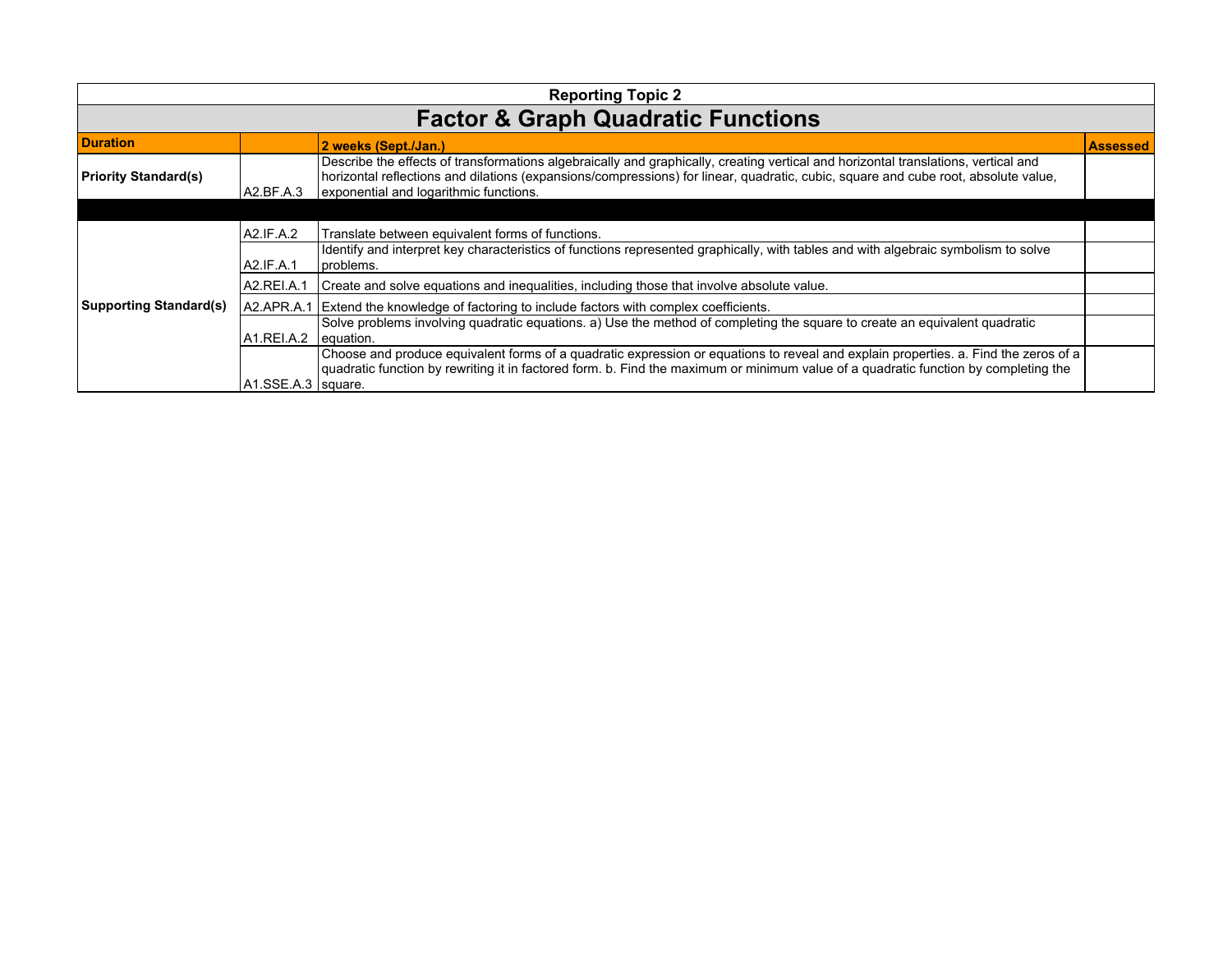| <b>Reporting Topic 3</b>      |                                                    |                                                                                                                                                                                                                                                  |                 |  |
|-------------------------------|----------------------------------------------------|--------------------------------------------------------------------------------------------------------------------------------------------------------------------------------------------------------------------------------------------------|-----------------|--|
|                               | <b>Solving Quadratics &amp; Complex Operations</b> |                                                                                                                                                                                                                                                  |                 |  |
| <b>Duration</b>               |                                                    | 2 weeks (Sept./Feb.)                                                                                                                                                                                                                             | <b>Assessed</b> |  |
| <b>Priority Standard(s)</b>   | LA2.FM.A.1                                         | Create functions and use them to solve applications of quadratic and exponential function modeling problems.                                                                                                                                     |                 |  |
|                               | A2.NQ.B.1                                          | Represent complex numbers.                                                                                                                                                                                                                       |                 |  |
|                               |                                                    |                                                                                                                                                                                                                                                  |                 |  |
| <b>Supporting Standard(s)</b> | A2.NQ.B.6                                          | Add, subtract, multiply and divide complex numbers.                                                                                                                                                                                              |                 |  |
|                               | IA2.REI.A.1                                        | Create and solve equations and inequalities, including those that involve absolute value.                                                                                                                                                        |                 |  |
|                               | A2.APR.A.1                                         | Extend the knowledge of factoring to include factors with complex coefficients.                                                                                                                                                                  |                 |  |
|                               |                                                    | Solve problems involving quadratic equations. a) Use the method of completing the square to create an equivalent quadratic<br>A1.REI.A.2 equation. b) Derive the quadratic formula. c) Analyze different methods of solving quadratic equations. |                 |  |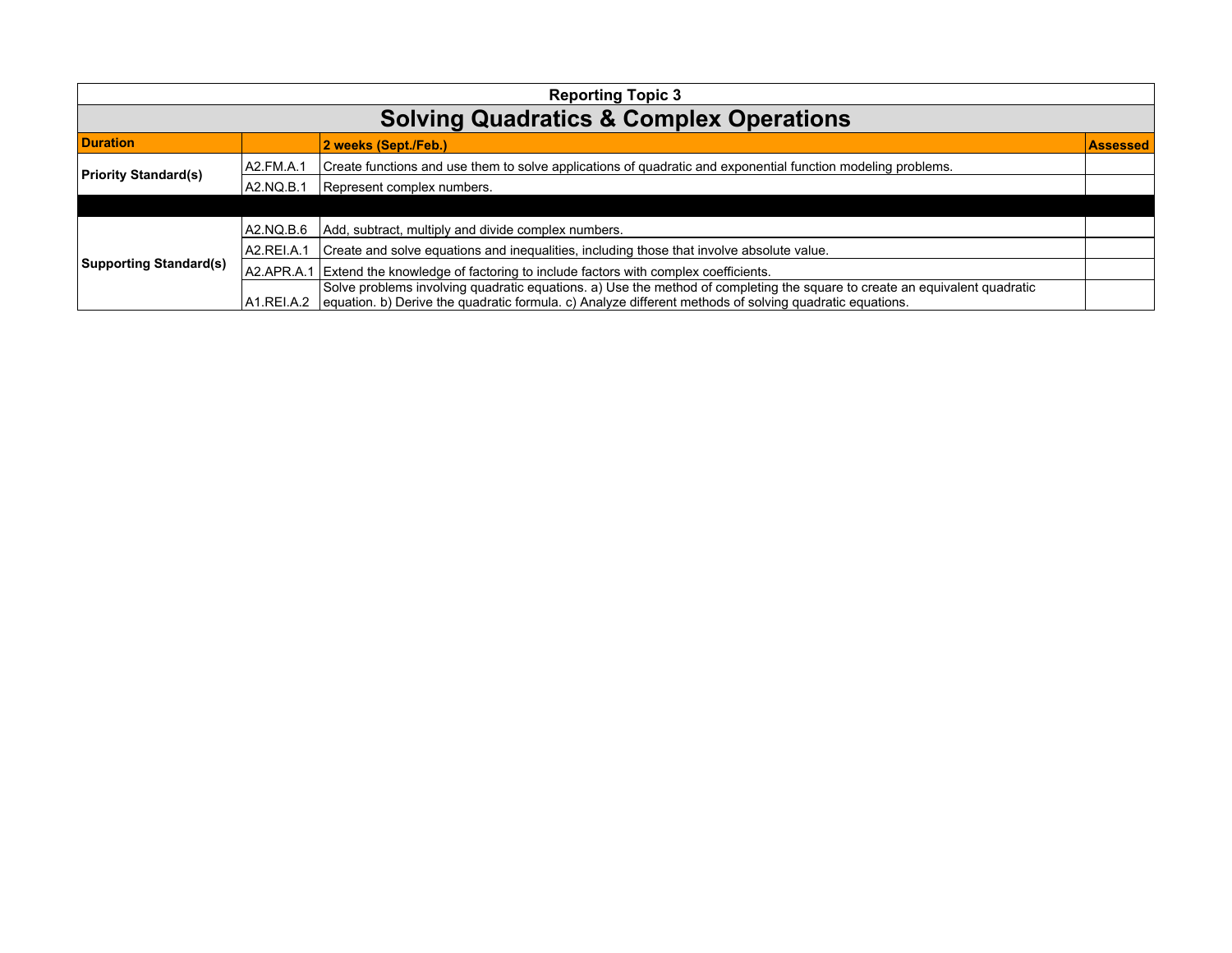| <b>Reporting Topic 4</b>            |            |                                                                                               |                 |
|-------------------------------------|------------|-----------------------------------------------------------------------------------------------|-----------------|
| <b>Linear and Quadratic Systems</b> |            |                                                                                               |                 |
| <b>Duration</b>                     |            | 1.5 weeks (Oct./March)                                                                        | <b>Assessed</b> |
| <b>Priority Standard(s)</b>         | A2.REI.B.3 | Create and solve systems of equations that may include non-linear equations and inequalities. |                 |
|                                     |            |                                                                                               |                 |
| <b>Supporting Standard(s)</b>       |            | A1.REI.B.3 Solve a system of linear equations algebraically and/or graphically.               |                 |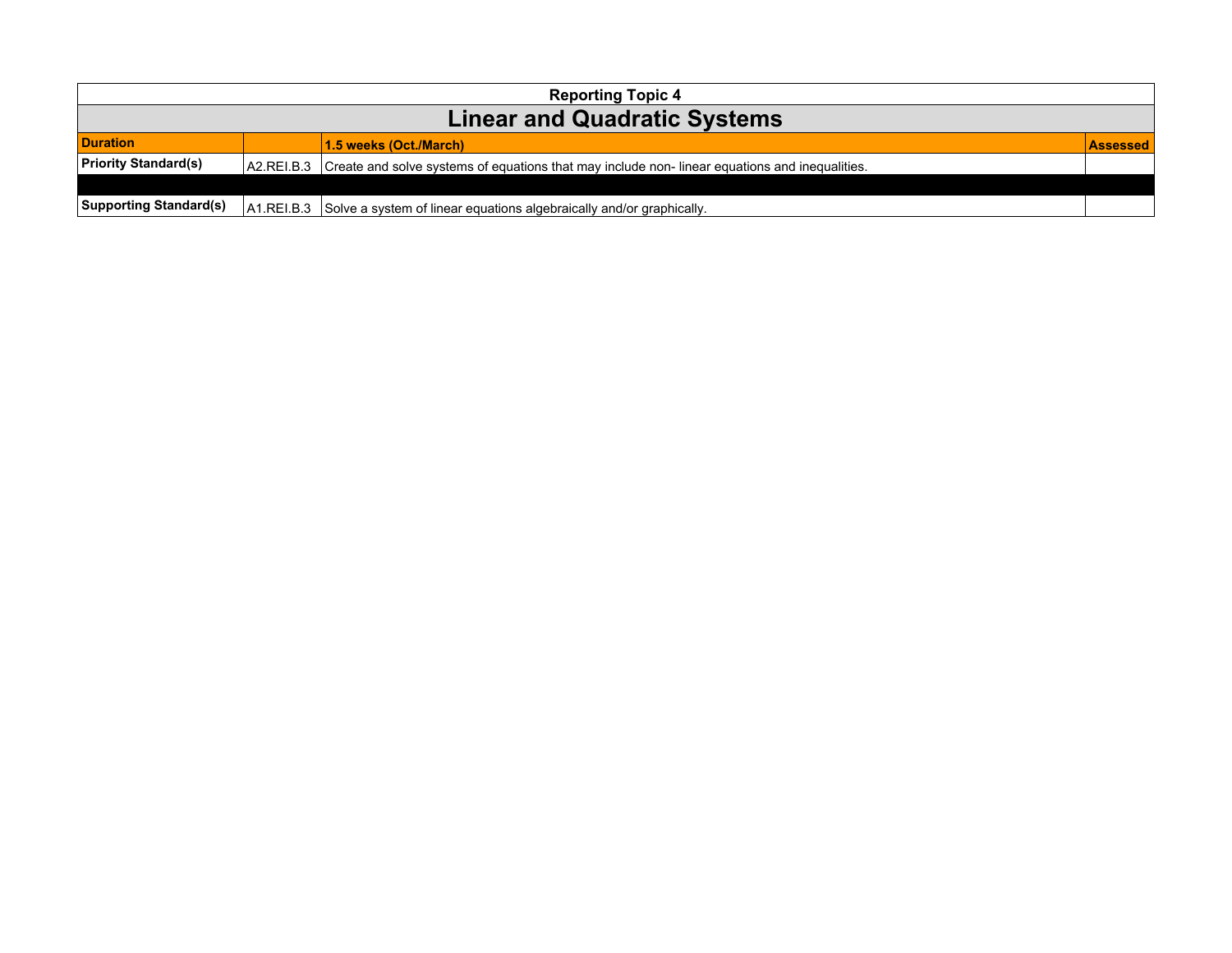| <b>Reporting Topic 5</b>      |                          |                                                                                                                                                                                                                                                                                                                    |                 |
|-------------------------------|--------------------------|--------------------------------------------------------------------------------------------------------------------------------------------------------------------------------------------------------------------------------------------------------------------------------------------------------------------|-----------------|
| <b>Polynomial Functions</b>   |                          |                                                                                                                                                                                                                                                                                                                    |                 |
| <b>Duration</b>               |                          | 2 weeks (Oct./March)                                                                                                                                                                                                                                                                                               | <b>Assessed</b> |
|                               | A2.BF.A.1                | Create new functions by applying the four arithmetic operations and composition of functions (modifying the domain and range as<br>necessary).                                                                                                                                                                     |                 |
|                               |                          | A2.APR.A.2   Understand the Remainder Theorem and use it to solve problems.                                                                                                                                                                                                                                        |                 |
| <b>Priority Standard(s)</b>   | A2.APR.A.5   polynomial. | Identify zeros of polynomials when suitable factorizations are available, and use the zeros to sketch the function defined by the                                                                                                                                                                                  |                 |
|                               | A2.NQ.B.7                | Know and apply the Fundamental Theorem of Algebra (a polynomial of nth degree will have exactly n roots, including repeated<br> roots).                                                                                                                                                                            |                 |
|                               |                          |                                                                                                                                                                                                                                                                                                                    |                 |
|                               |                          | A2.APR.A.3   Find the least common multiple of two or more polynomials                                                                                                                                                                                                                                             |                 |
|                               |                          | A2.APR.A.4   Add, subtract, multiply and divide rational expressions.                                                                                                                                                                                                                                              |                 |
| <b>Supporting Standard(s)</b> | A2.BF.A.3                | Describe the effects of transformations algebraically and graphically, creating vertical and horizontal translations, vertical and<br>horizontal reflections and dilations (expansions/compressions) for linear, quadratic, cubic, square and cube root, absolute value,<br>exponential and logarithmic functions. |                 |
|                               | A2.IF.A.1                | Identify and interpret key characteristics of functions represented graphically, with tables and with algebraic symbolism to solve<br>problems.                                                                                                                                                                    |                 |
|                               | A2.IF.A.2                | Translate between equivalent forms of functions.                                                                                                                                                                                                                                                                   |                 |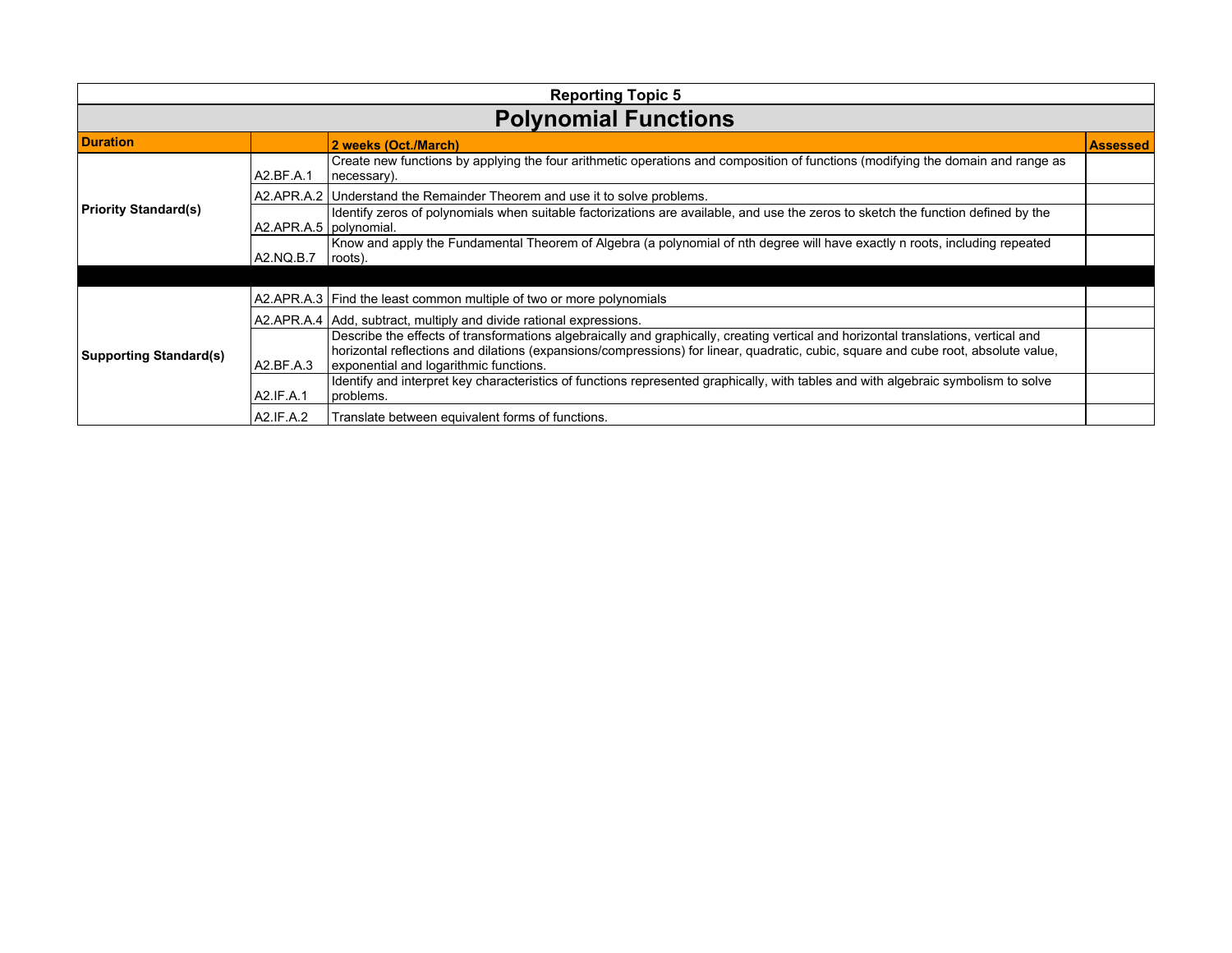| <b>Reporting Topic 6</b>      |                                                |                                                                                                                                                                                                                                                                                                                    |                 |  |
|-------------------------------|------------------------------------------------|--------------------------------------------------------------------------------------------------------------------------------------------------------------------------------------------------------------------------------------------------------------------------------------------------------------------|-----------------|--|
|                               | <b>Exponential &amp; Logarithmic Functions</b> |                                                                                                                                                                                                                                                                                                                    |                 |  |
| <b>Duration</b>               |                                                | 4 weeks (Nov./April)                                                                                                                                                                                                                                                                                               | <b>Assessed</b> |  |
|                               |                                                | A2.SSE.A.1 Develop the definition of logarithms based on properties of exponents.                                                                                                                                                                                                                                  |                 |  |
|                               |                                                | A2.SSE.A.2 Use the inverse relationship between exponents and logarithms to solve exponential and logarithmic equations.                                                                                                                                                                                           |                 |  |
| <b>Priority Standard(s)</b>   |                                                | A2.SSE.A.3   Use properties of logarithms to solve equations or find equivalent expressions.                                                                                                                                                                                                                       |                 |  |
|                               |                                                | A2.SSE.A.4   Understand why logarithmic scales are used, and use them to solve problems.                                                                                                                                                                                                                           |                 |  |
|                               | A2.FM.A.1                                      | Create functions and use them to solve applications of quadratic and exponential function modeling problems.                                                                                                                                                                                                       |                 |  |
|                               |                                                |                                                                                                                                                                                                                                                                                                                    |                 |  |
| <b>Supporting Standard(s)</b> | A2.IF.A.1                                      | Identify and interpret key characteristics of functions represented graphically, with tables and with algebraic symbolism to solve<br> problems.                                                                                                                                                                   |                 |  |
|                               | A2.BF.A.3                                      | Describe the effects of transformations algebraically and graphically, creating vertical and horizontal translations, vertical and<br>horizontal reflections and dilations (expansions/compressions) for linear, quadratic, cubic, square and cube root, absolute value,<br>exponential and logarithmic functions. |                 |  |
|                               | A2.IF.A.2                                      | Translate between equivalent forms of functions.                                                                                                                                                                                                                                                                   |                 |  |